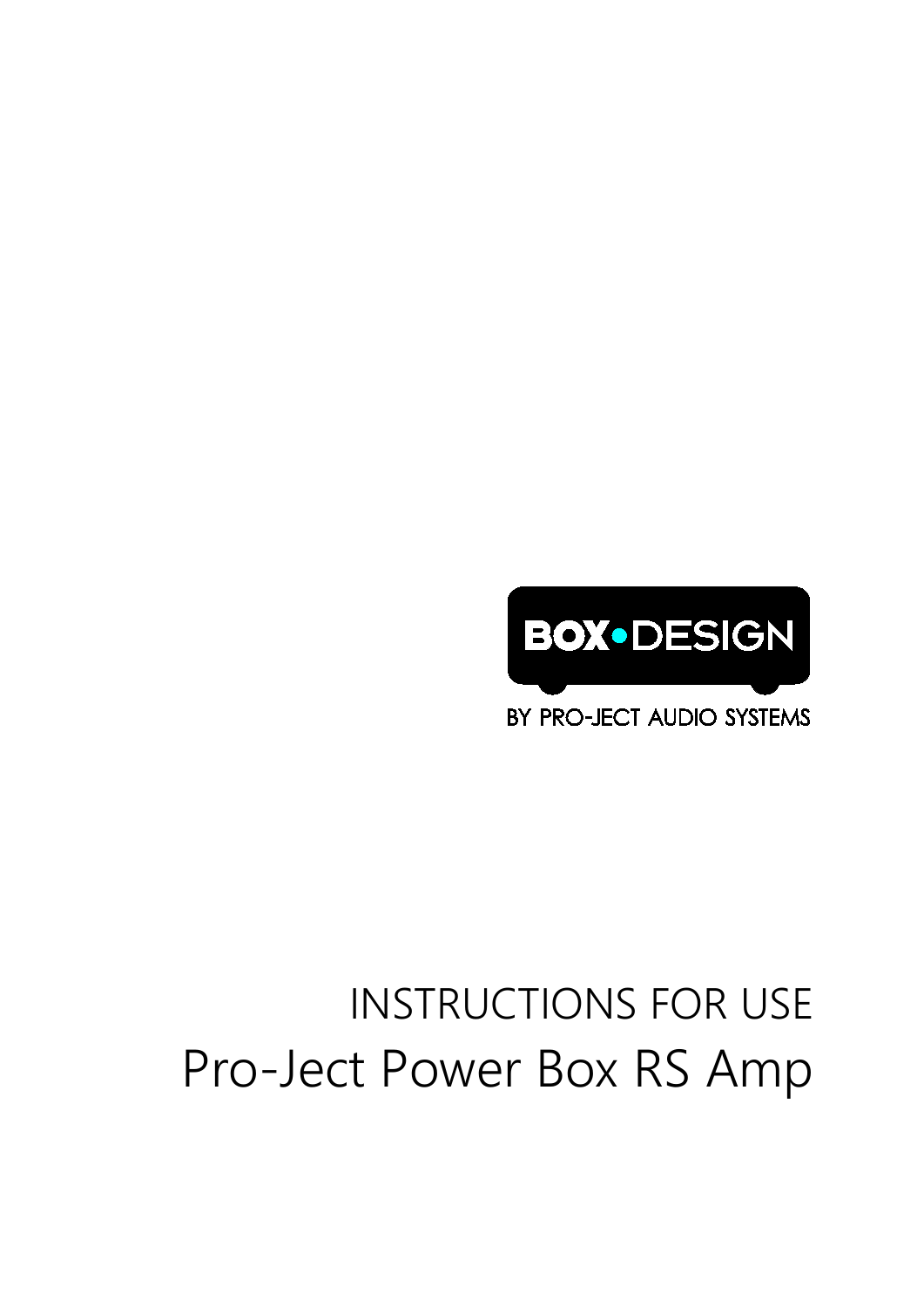Dear music lover,

thank you for purchasing a Pro-Ject Audio Systems Power Box RS Amp.

In order to achieve maximum performance and reliability you should study these instructions for use carefully.



**!**

*Warning of a hazard for the user, the unit or possible misuse.*

*Important notice.*

#### Safety instructions

*AC outlet voltages vary from country to country. Before connecting to the mains, make sure that the voltage in your area meets the voltage requirements printed on the device.*

*Never handle the device while your hands are wet or damp.*

*Avoid letting liquids enter the device. Never place any item containing liquid, such as a flower vase on or near the device. Never spill any liquid on the device or cables. Never place any naked flame*  sources, such as lighted candles on or near the device. The product shall not be used in damp or wet *locations, next to a bathtub, sink, swimming pool or any other similar conditions.*

# Connecting Power Box RS Amp



Connect the power cable to the unitand to the mains. Then use special supplied cable to connect the Power Box RS Amp with the amplifier(s). Then the original power supply of the amplifier is no longer required.



*Make all connections whilst the Power Box RS Amp is* switched off or disconnected from the mains*.*



*Power Box RS Amp is designed only for Pro-Ject Audio Systems products with 2x48V power supply. Amp Box DS, Amp Box DS Mono, Stereo Box RS, Amp Box RS, Amp Box RS Mono and for any future product with 2x48V power supply. Products with different input voltage cannot be used with the Power Box RS Amp.*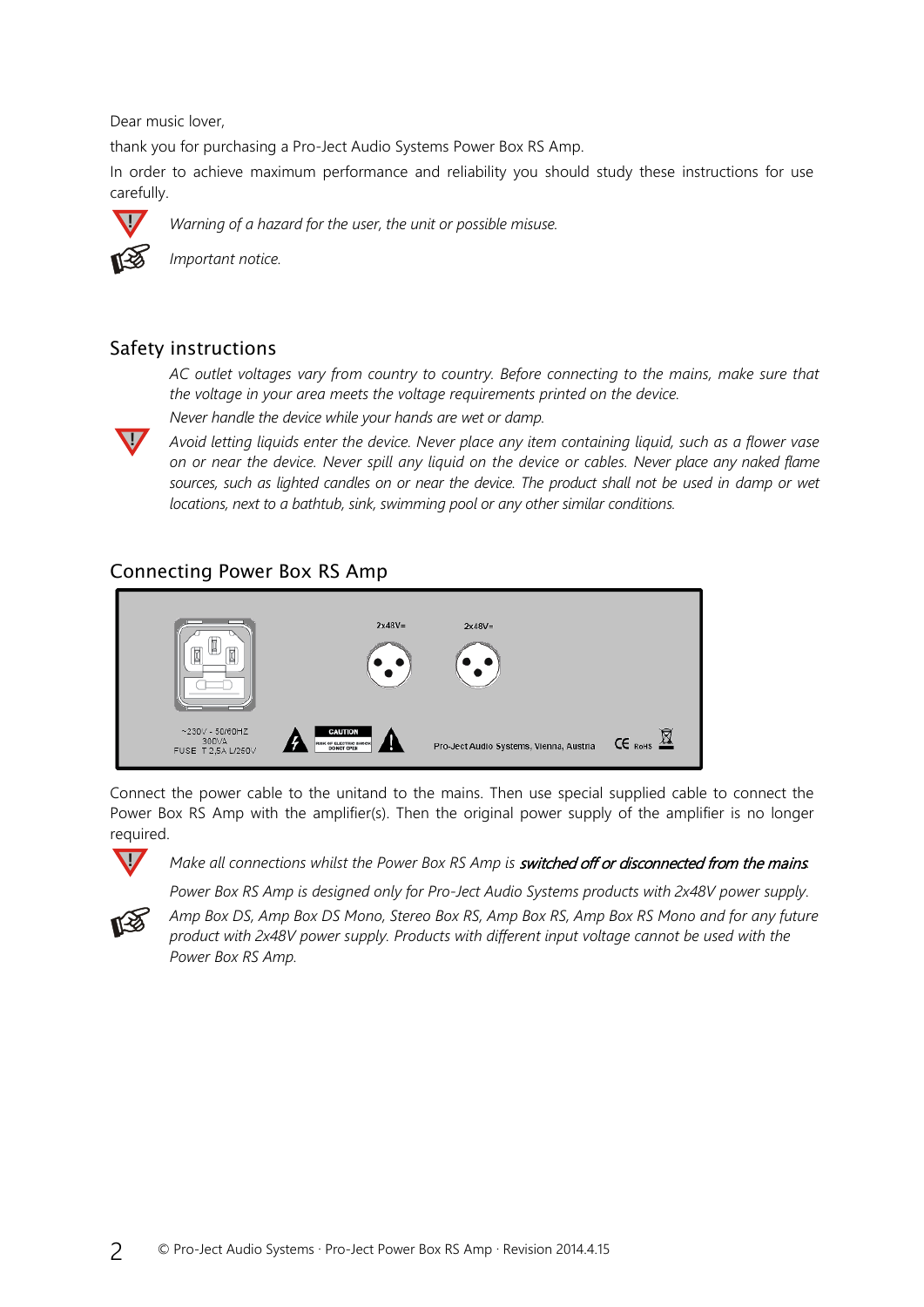

#### Main power switch



The toggle switch on the left side will turn the unit on or off. The blue LED above the switch shows that the unit is switched on.